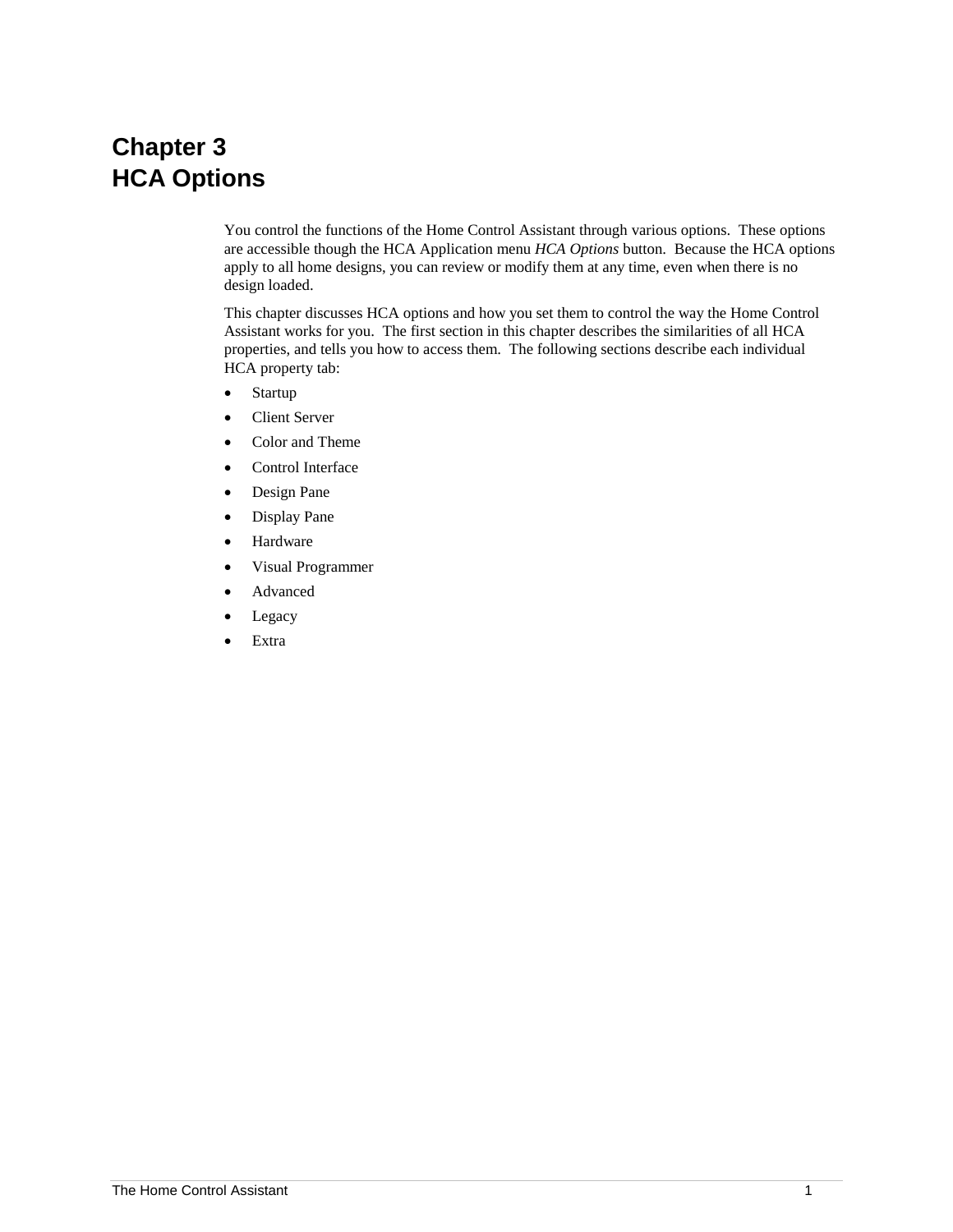# **About Options**

It is important to recognize the difference between options of HCA and the properties of a particular home design.

- HCA options are stored in the Windows registry and your choices are in effect regardless of what home design is loaded.
- Home design properties are saved in their .HCA files and affect only that design.

The following table provides a quick reference on the differences between the two sets of properties.

| Home design properties                                                                                                | <b>HCA</b> options                                                          |
|-----------------------------------------------------------------------------------------------------------------------|-----------------------------------------------------------------------------|
| Saved in their .HCA files                                                                                             | Stored in the Windows registry                                              |
| Affect only that design                                                                                               | Affect HCA, regardless of what home<br>design is loaded                     |
| Created as you complete<br>wizards                                                                                    | Created with defaults when HCA is<br>installed. Modified via HCA properties |
| Some are accessed from the<br>Design category, most are<br>available from popup menu on<br>icon<br>or design elements | Accessed from HCA Options                                                   |
| Review or modify them only<br>when the design is loaded                                                               | Review or modify them at any time, even<br>if no design is loaded           |

#### **Using or accessing properties**

You get to all the HCA options in the same way:

1. From the HCA Application menu, press the *HCA Options* button.

This opens the Home Control Assistant Options dialog box.

| ×<br><b>Home Control Assistant Options</b>                                                  |                                                                              |  |  |  |  |  |  |  |
|---------------------------------------------------------------------------------------------|------------------------------------------------------------------------------|--|--|--|--|--|--|--|
| Startup<br>Color and Theme   Control Interface<br>Client Server<br>Design Pane              | Disolay Pane   Hardware   Visual Programmer  <br>Advanced<br>Extra<br>Legacy |  |  |  |  |  |  |  |
| When HCA started<br>Control Interface                                                       |                                                                              |  |  |  |  |  |  |  |
| © Configure for standalone                                                                  | Show the Control Interface at startup                                        |  |  |  |  |  |  |  |
| Reload last design file on startup                                                          | Start with the Control Interface maximized                                   |  |  |  |  |  |  |  |
| Store HCA as an icon in the system notification area                                        | Lock                                                                         |  |  |  |  |  |  |  |
| Start for client-server                                                                     | Start with the Control Interface unlocked                                    |  |  |  |  |  |  |  |
| Connect to the HCA Server at startup                                                        | Start with the control interface fully locked                                |  |  |  |  |  |  |  |
| Check for the current version of HCA when started                                           | Start with the control interface size/position locked                        |  |  |  |  |  |  |  |
| Restart                                                                                     |                                                                              |  |  |  |  |  |  |  |
| Restore home state when restarting after a power failure shutdown                           |                                                                              |  |  |  |  |  |  |  |
| Restore home state when restarting after a normal shutdown                                  |                                                                              |  |  |  |  |  |  |  |
| This computer is connected to an Uninterruptible Power Supply (UPS)                         |                                                                              |  |  |  |  |  |  |  |
| Write restoration state file only when necessary. HCA still detects power outages but may   |                                                                              |  |  |  |  |  |  |  |
| report outage time incorrectly. For energy star computers this helps keep disk powered off. |                                                                              |  |  |  |  |  |  |  |
| Request status for any devices that supports it<br>60<br>seconds after startup              |                                                                              |  |  |  |  |  |  |  |
|                                                                                             |                                                                              |  |  |  |  |  |  |  |
| Auto Save                                                                                   |                                                                              |  |  |  |  |  |  |  |
| Automatically save the home design every<br>minutes                                         |                                                                              |  |  |  |  |  |  |  |
|                                                                                             |                                                                              |  |  |  |  |  |  |  |
|                                                                                             |                                                                              |  |  |  |  |  |  |  |
| OK<br>Cancel                                                                                |                                                                              |  |  |  |  |  |  |  |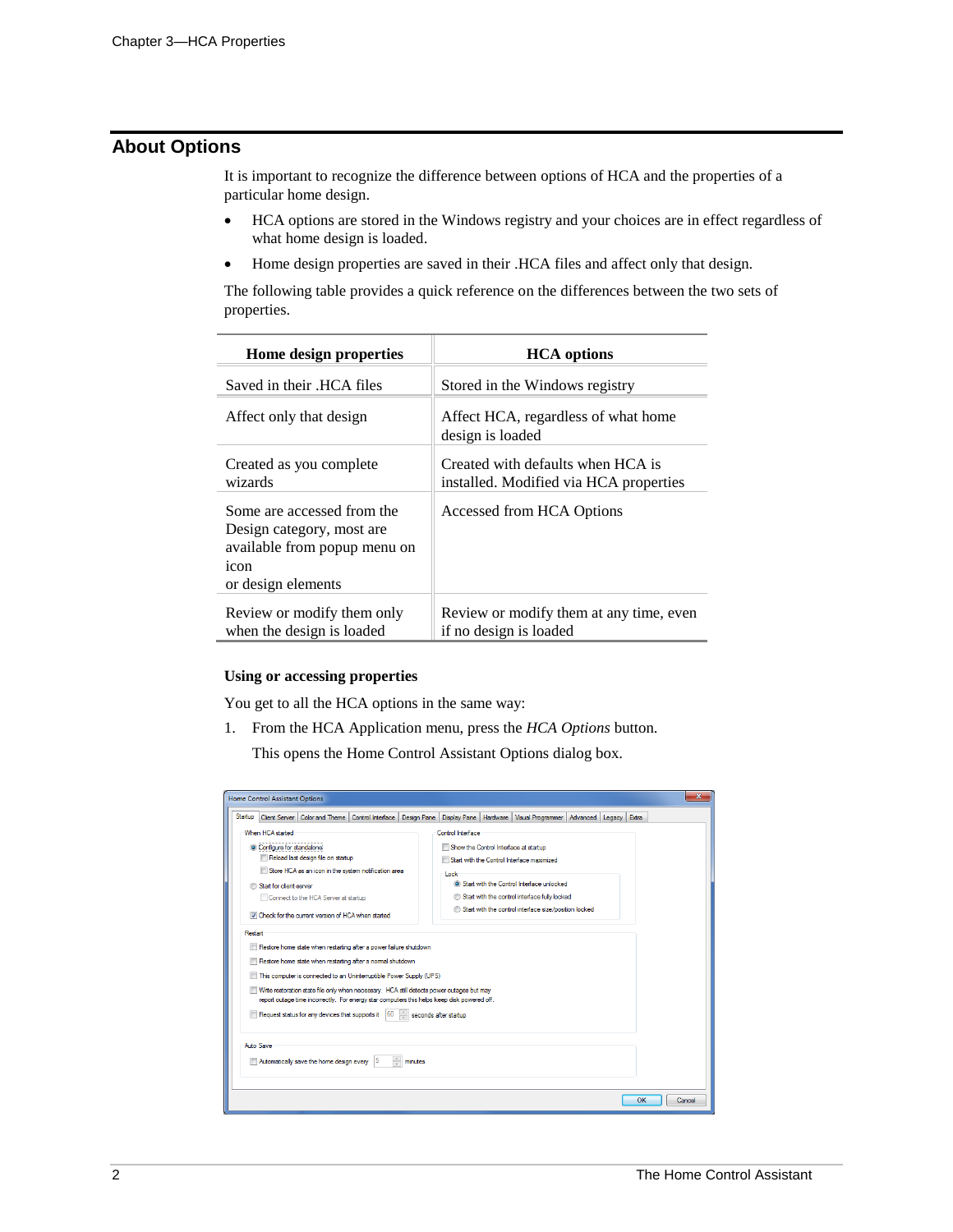- 2. Click the tab for the properties that you want to view or change. This brings that tab to the front.
- 3. Make the changes that you want and click another tab if you want to view or modify other properties.
- 4. When you are done, click OK to accept the changes and close the dialog box. The new properties will take effect as soon as you click OK.

### **Startup**

The Startup tab is the first tab on the HCA Options dialog. You use the options on this tab to control how HCA appears and functions when it is started, how it responds to a power failure, and whether it uses automatic file saving options.

| ×<br><b>Home Control Assistant Options</b>                                                  |                                                                                                        |  |  |  |  |  |  |
|---------------------------------------------------------------------------------------------|--------------------------------------------------------------------------------------------------------|--|--|--|--|--|--|
| Startup<br>Client Server   Color and Theme<br>Control Interface<br><b>Design Pane</b>       | <b>Extra</b><br><b>Display Pane</b><br>Hardware<br>Visual Programmer<br>Advanced<br>Legacy             |  |  |  |  |  |  |
| When HCA started<br>Control Interface                                                       |                                                                                                        |  |  |  |  |  |  |
| Configure for standalone                                                                    | Show the Control Interface at startup                                                                  |  |  |  |  |  |  |
| Reload last design file on startup                                                          | Start with the Control Interface maximized                                                             |  |  |  |  |  |  |
| Store HCA as an icon in the system notification area                                        | Lock                                                                                                   |  |  |  |  |  |  |
| Start for client-server                                                                     | Start with the Control Interface unlocked                                                              |  |  |  |  |  |  |
| Connect to the HCA Server at startup                                                        | Start with the control interface fully locked<br>Start with the control interface size/position locked |  |  |  |  |  |  |
| Check for the current version of HCA when started                                           |                                                                                                        |  |  |  |  |  |  |
| Restart                                                                                     |                                                                                                        |  |  |  |  |  |  |
| Restore home state when restarting after a power failure shutdown                           |                                                                                                        |  |  |  |  |  |  |
| Restore home state when restarting after a normal shutdown                                  |                                                                                                        |  |  |  |  |  |  |
| This computer is connected to an Uninterruptible Power Supply (UPS)                         |                                                                                                        |  |  |  |  |  |  |
| Write restoration state file only when necessary. HCA still detects power outages but may   |                                                                                                        |  |  |  |  |  |  |
| report outage time incorrectly. For energy star computers this helps keep disk powered off. |                                                                                                        |  |  |  |  |  |  |
| Request status for any devices that supports it<br>60<br>seconds after startup              |                                                                                                        |  |  |  |  |  |  |
|                                                                                             |                                                                                                        |  |  |  |  |  |  |
| Auto Save                                                                                   |                                                                                                        |  |  |  |  |  |  |
| Automatically save the home design every<br>minutes                                         |                                                                                                        |  |  |  |  |  |  |
|                                                                                             |                                                                                                        |  |  |  |  |  |  |
|                                                                                             | OK                                                                                                     |  |  |  |  |  |  |
| Cancel                                                                                      |                                                                                                        |  |  |  |  |  |  |

#### **When HCA is started**

There are several options designed to help you set up HCA when it first starts. These are:

- Reopen the last design loaded
- Have the HCA window hidden and only the HCA icon in the system notification area shown

The other option for starting HCA as a client to the HCA Server is fully explained in the Chapter on *Client Server*. Refer to that for a description of the *Start for client server* options.

The *Control Interface* options are described in the chapter on the Control Interface.

**Note**: The options that have HCA stored in the system notification area at startup and the Control Interface options only take effect if a file is automatically loaded at startup.

If you want these options to work, and HCA to be automatically started after a power failure, you must also add HCA to your Windows Startup group so that HCA starts when Windows starts. If you have done this, and select these options, HCA reloads your home design upon startup.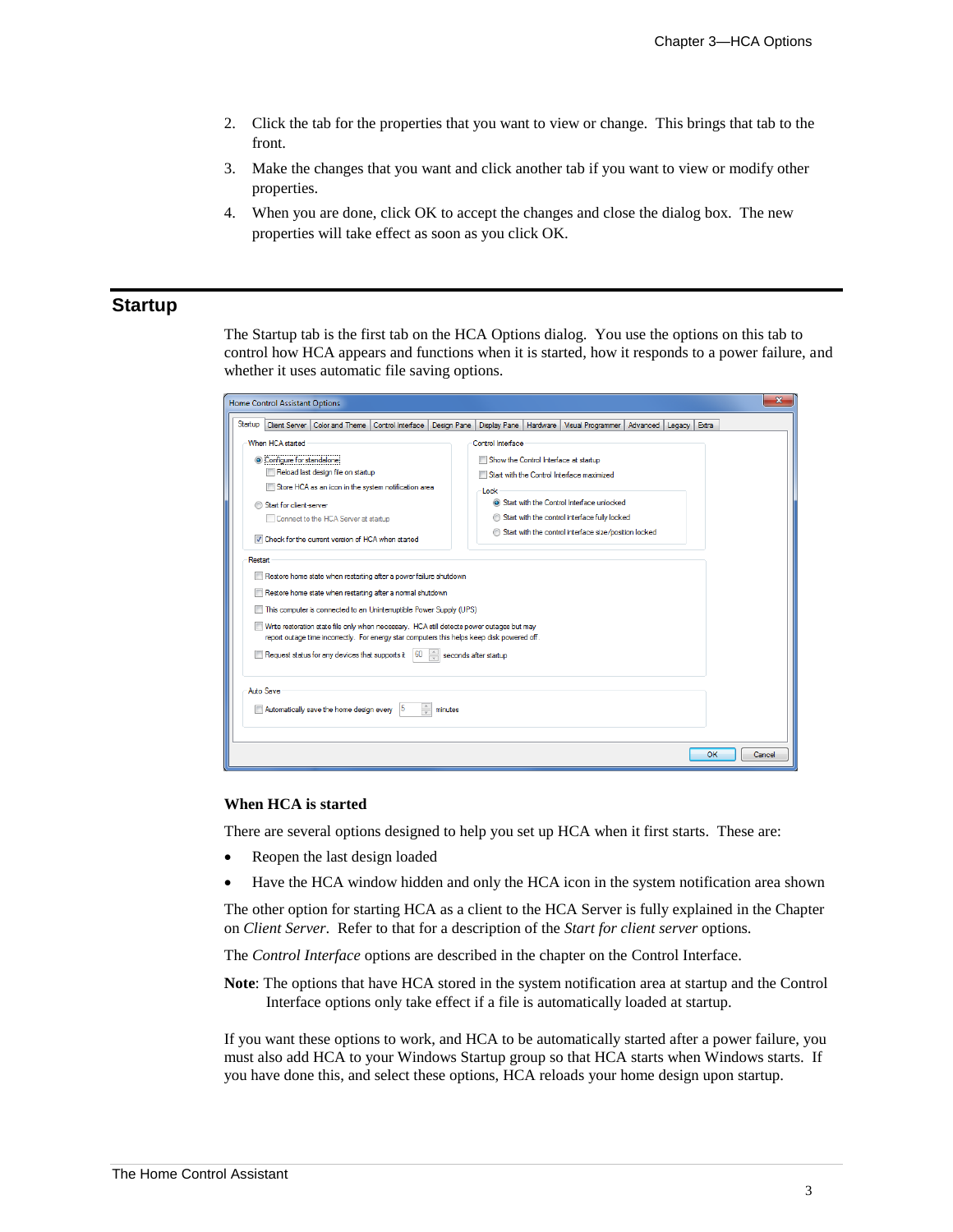**Hint:** To find out how to add HCA to the Windows Startup group, search for Startup in Windows help.

#### **Restart**

This area has five additional options dealing with restart. What these options do is covered in the chapter on *Restart*.

#### **Auto Save**

The last setting on this property tab tells HCA to automatically save changes (or not) at the time increment that you specify. This is useful so that changes to HCA are kept and not lost in the event of a power failure, or if you forget to save the file.

For example, you may work with HCA one day and make some changes to your design and forget to save them. Since HCA is always executing on your computer, it may be a long time (weeks or even months) until HCA terminates. That is too late to remind you to save the file.

Use this property to have HCA save your design periodically if the file has been modified and needs saving.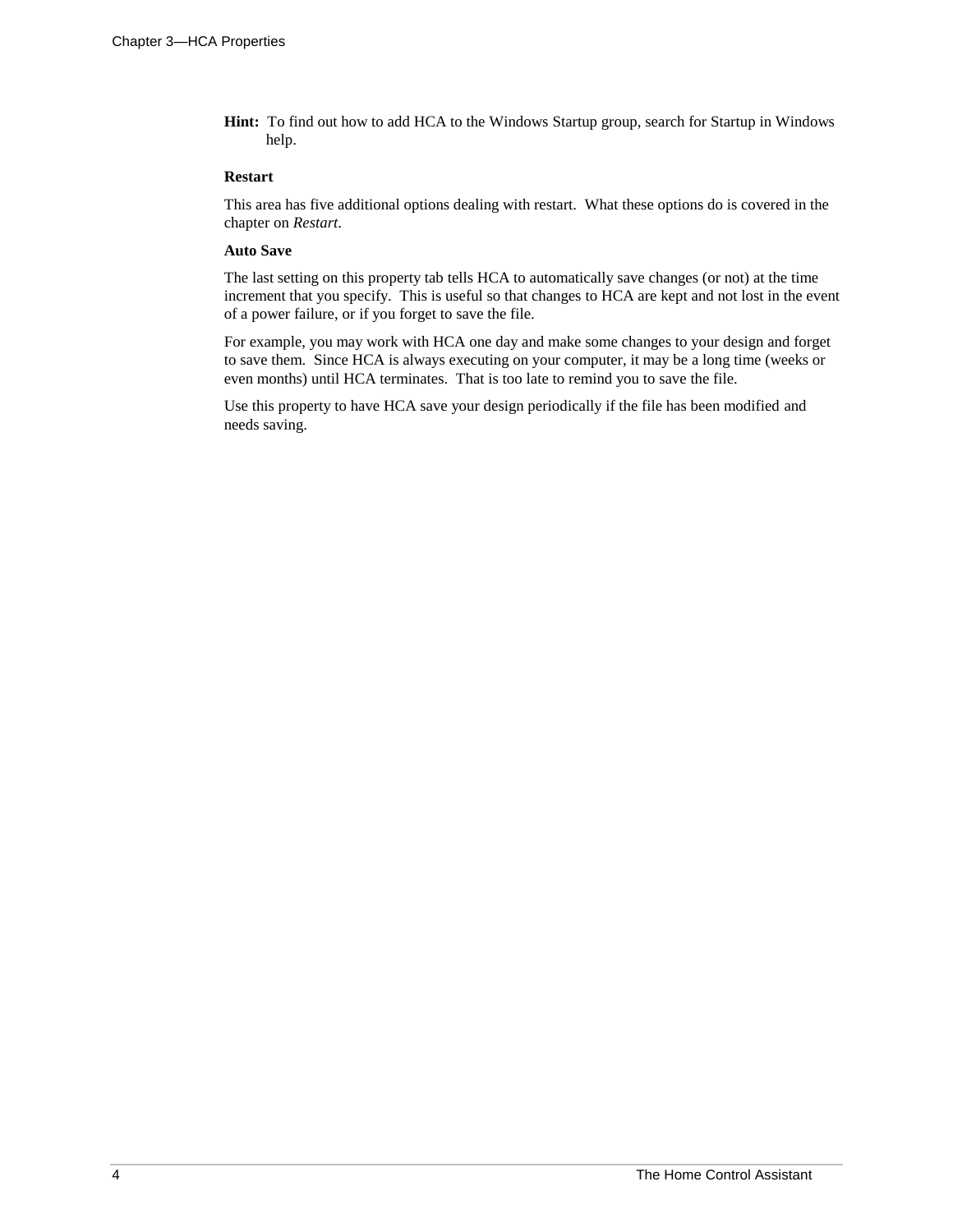# **Client-Server**

The client-server tab configures those settings necessary to have HCA operate in client-server mode.

| $\mathbf{x}$<br><b>Home Control Assistant Options</b>                                                                                                           |  |  |  |  |  |  |  |  |
|-----------------------------------------------------------------------------------------------------------------------------------------------------------------|--|--|--|--|--|--|--|--|
| <b>Client Server</b><br>Color and Theme   Control Interface   Design Pane   Display Pane   Hardware   Visual Programmer   Advanced   Legacy<br>Startup<br>Extra |  |  |  |  |  |  |  |  |
| Client-Server configuration                                                                                                                                     |  |  |  |  |  |  |  |  |
| ÷<br>Client - Server Communications Port:<br>2000<br>Find the server port and IP address                                                                        |  |  |  |  |  |  |  |  |
| Client configuration                                                                                                                                            |  |  |  |  |  |  |  |  |
| Client Name: Office Machine                                                                                                                                     |  |  |  |  |  |  |  |  |
| localhost<br>for example: myhome.homedns.org<br>Server address                                                                                                  |  |  |  |  |  |  |  |  |
| 127.0.0.1<br>Server IP Address                                                                                                                                  |  |  |  |  |  |  |  |  |
| 수<br>즉<br>10<br>Server connect timeout:<br>seconds. Server reply timeout: 5<br>seconds                                                                          |  |  |  |  |  |  |  |  |
| $\frac{1}{2}$<br>Send a message every 60<br>seconds to keep the connection between client and server open (PING time). Auto reconnect on disconnect             |  |  |  |  |  |  |  |  |
| 7 Any text to speech and play-sound elements in programs are heard on this client                                                                               |  |  |  |  |  |  |  |  |
|                                                                                                                                                                 |  |  |  |  |  |  |  |  |
| Server configuration                                                                                                                                            |  |  |  |  |  |  |  |  |
| Reload last design file on server startup<br>Store HCA Server as an icon in the system tray                                                                     |  |  |  |  |  |  |  |  |
| Any text to speech and play-sound elements in programs are heard on the server<br>Password override table                                                       |  |  |  |  |  |  |  |  |
| <b>Start IP Address</b><br>End IP Address<br>Action                                                                                                             |  |  |  |  |  |  |  |  |
| 192.168.0.1<br>192 . 168 . 0 . 200<br>Don't ask for remote access password                                                                                      |  |  |  |  |  |  |  |  |
| $0 \t0 \t0 \t0 \t0$<br>$0 \t 0 \t 0 \t 0 \t 0$<br>Ask for remote access password<br>▼                                                                           |  |  |  |  |  |  |  |  |
|                                                                                                                                                                 |  |  |  |  |  |  |  |  |
|                                                                                                                                                                 |  |  |  |  |  |  |  |  |
| OK<br>Cancel                                                                                                                                                    |  |  |  |  |  |  |  |  |

The client-server settings are fully described in the client-server chapter

## **Hardware**

The HCA properties tab for Hardware is the only place in HCA where you tell HCA about the type of automation hardware connected to your computer.

| <b>Home Control Assistant Options</b>                                                                                                                          | $\mathbf{x}$                                                                                 |
|----------------------------------------------------------------------------------------------------------------------------------------------------------------|----------------------------------------------------------------------------------------------|
| Client Server   Color and Theme   Control Interface<br>Design Pane<br>Startup<br>Interface hardware attached to this computer:                                 | Hardware<br><b>Display Pane</b><br>Visual Programmer<br>Extra<br>Advanced Legacy             |
| SmartHome Insteon Modem - USB (2412U/2413U)<br>r١١<br>$\blacktriangledown$<br>Configure<br>Connect<br>Comm <sub>5</sub><br>$\overline{\phantom{a}}$<br>Insteon | Unused<br>$\blacktriangledown$<br>Configure<br>Connect<br>Unused<br>$\overline{\phantom{a}}$ |
| PulseWorx UPB PIM - Serial<br>۰<br>Configure<br>Connect<br>Comm 9<br><b>Serial PIM</b>                                                                         | Unused<br>۰<br>Configure<br>Connect<br>Unused                                                |
| W800RF32 Wireless Receiver<br>《》<br>$\blacktriangledown$<br>Configure<br>Connect<br>Comm 16<br><b>W800</b>                                                     | <b>Unused</b><br>$\overline{\phantom{a}}$<br>Configure<br>Connect<br>Unused                  |
| Unused<br>Configure<br>Connect<br>Unused                                                                                                                       | Unused<br>Configure<br>Connect<br>Unused                                                     |
|                                                                                                                                                                | OK<br>Cancel                                                                                 |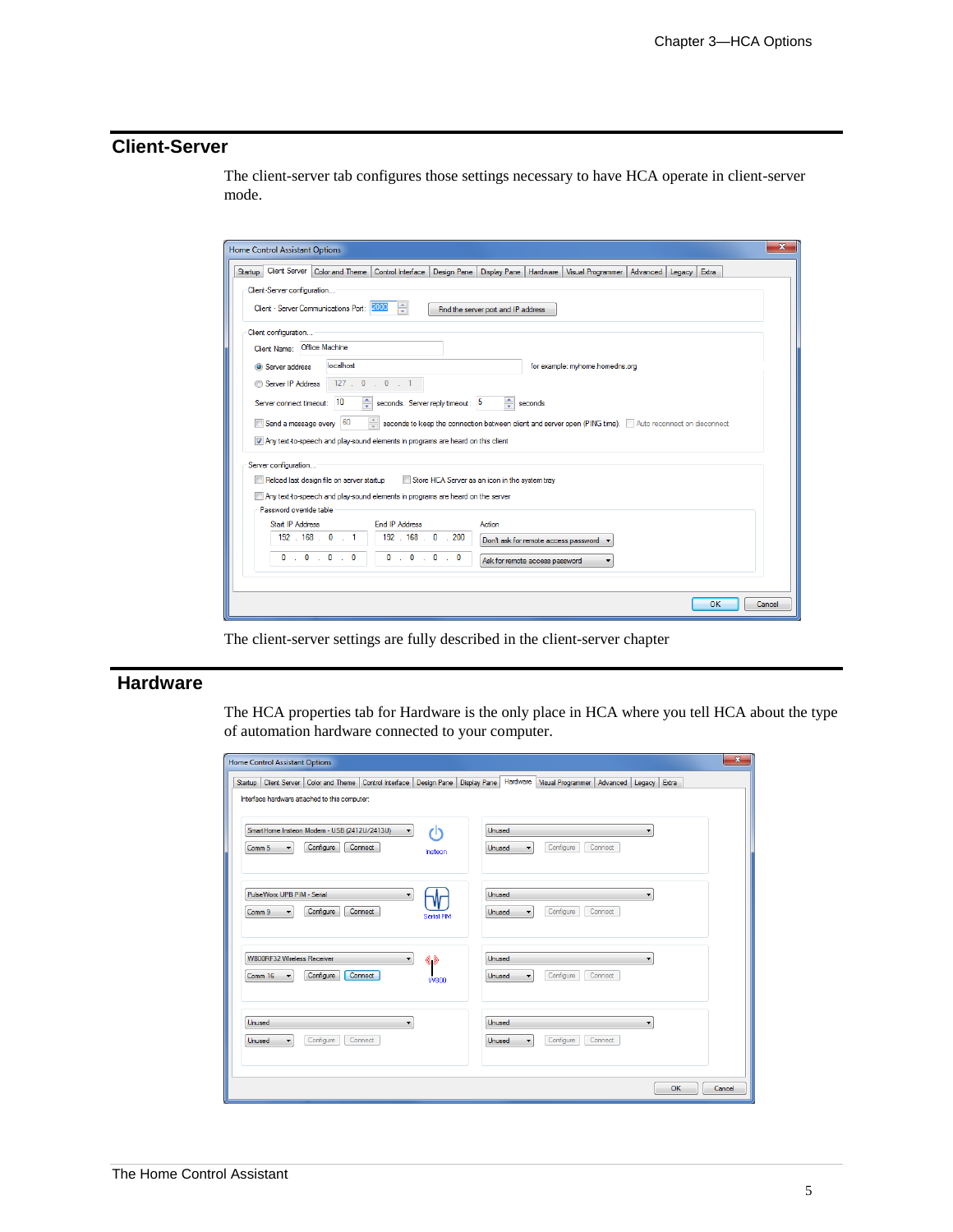HCA supports from one to eight automation interfaces attached to your computer. Each must be attached to its own serial or USB port, or accessed via a network connection.

This can be used to get the best possible use from your hardware. For example you may have one interface to handle Insteon devices and another for UPB devices. Both can be operating simultaneously.

**Hint**: Not all versions of HCA support all interfaces. See the appendix on HCA versions for an explanation of what version supports which hardware. Also some of these interfaces are designated *Legacy Devices* and are not normally available unless requested on the Legacy Properties tab.

For each interface select the port it is attached to, and what the interface is. Next use the Connect button to confirm that the interface can be sent commands by HCA and process receptions from it.

If you have the hardware correctly attached, you will see a message box that says Hardware test…. OK. The message box also provides any information from the hardware confirming that it is functioning. If the hardware is not correctly connected, an error message explains what the problem is.

If you ever need to disconnect and reconnect the automation hardware, be sure to return to this dialog box and use the *Connect* button to make sure that it is correctly hooked up and working.

Some interfaces support multiple protocols or require extra configuration. The Configure button opens a dialog appropriate for the type of interface.

**Hint**: See the appendix on the type of interface you are using for any specific information about that hardware.

## **Design Pane**

One tab of the HCA properties dialog is for the Design Pane. Most of these options are covered in Chapter 1.

The first section helps you control the way HCA displays times. There are three options for time format. You may choose only one, but you can change it at any time. The options are:

- AM/PM format
- 24-hour format
- Follow the control panel regional time settings

You can display all time values in either AM/PM format or 24 hour time format. The third option allows you to use the time format options set in the Windows control panel regional settings (which may be 12 or 24 hour time). HCA always uses the time punctuation and AM/PM strings from the regional settings, regardless of how you select the time format using the HCA properties.

HCA always follows the control panel regional settings for *date* formats, however *time* format is a bit more subjective. You may be comfortable working with 12-hour time, or with 24-hour time. You set this preference in Windows with the regional settings. But since HCA is so time-focused, you can have your needs met here, regardless of what is set up for other programs.

Note that the 24-hour time format is sometimes referred to as military time. In this format, 12:00 noon is 1200, 1:00 p.m. is 1300, 5:00 p.m. is 1700, and 12:00 midnight is 2400.

**Hint:** If you use the AM/PM format, you should remember that 12:00 p.m. is noon, and 12:00 a.m. is midnight.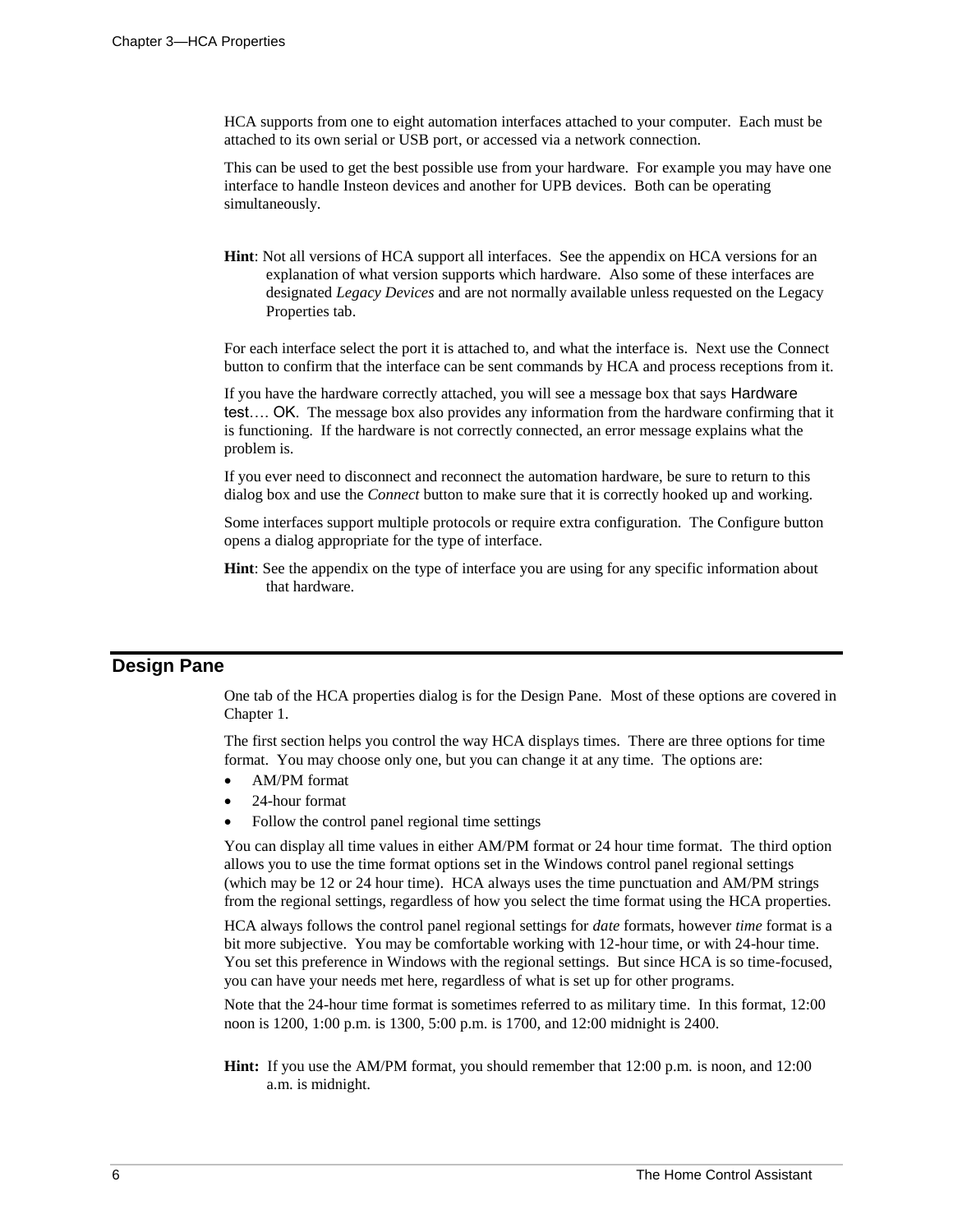Also on this tab are options for HCA to automatically create and keep updated a display that shows all your devices and another than shows all your programs.

## **Display Pane**

Another tab of the HCA properties dialog is for the Display pane. While this tab is described here, refer to chapter on displays for a full explanation on how HCA works with displays.

Use the Display tab to set properties defining what you see in the display pane (right side) of HCA. The display pane shows the displays you have added to your design.

| <b>Home Control Assistant Options</b>                                                                                                                            | $\mathbf{x}$ |  |  |  |  |  |  |  |
|------------------------------------------------------------------------------------------------------------------------------------------------------------------|--------------|--|--|--|--|--|--|--|
| <b>Display Pane</b><br>Client Server   Color and Theme   Control Interface   Design Pane<br>Hardware   Visual Programmer   Advanced  <br>Legacy Extra<br>Startup |              |  |  |  |  |  |  |  |
| Display pane info tip when mouse is over an icon                                                                                                                 |              |  |  |  |  |  |  |  |
| <b>V</b> Show notes                                                                                                                                              |              |  |  |  |  |  |  |  |
| T If used in the current schedule: Show when controlled next                                                                                                     |              |  |  |  |  |  |  |  |
| If device: Show the primary address                                                                                                                              |              |  |  |  |  |  |  |  |
| TV If device: Show the current light level if not 0% or 100%                                                                                                     |              |  |  |  |  |  |  |  |
| If program: Show the current element if running                                                                                                                  |              |  |  |  |  |  |  |  |
| Show all triggers                                                                                                                                                |              |  |  |  |  |  |  |  |
| T If suspended: Show the resume time                                                                                                                             |              |  |  |  |  |  |  |  |
| V If auto off timer running: Show the auto off time                                                                                                              |              |  |  |  |  |  |  |  |
| Icon double-click action                                                                                                                                         |              |  |  |  |  |  |  |  |
| Associated with the properties of each device, program and group is the action that takes place when you double-click                                            |              |  |  |  |  |  |  |  |
| on its icon. Here you can set the default action for all new devices, programs, and groups you create.                                                           |              |  |  |  |  |  |  |  |
| Shows properties                                                                                                                                                 |              |  |  |  |  |  |  |  |
| ◯ Toggles state. If On then go Off - If Off then go On                                                                                                           |              |  |  |  |  |  |  |  |
|                                                                                                                                                                  |              |  |  |  |  |  |  |  |
|                                                                                                                                                                  |              |  |  |  |  |  |  |  |
|                                                                                                                                                                  |              |  |  |  |  |  |  |  |
|                                                                                                                                                                  |              |  |  |  |  |  |  |  |
|                                                                                                                                                                  |              |  |  |  |  |  |  |  |
|                                                                                                                                                                  |              |  |  |  |  |  |  |  |
|                                                                                                                                                                  |              |  |  |  |  |  |  |  |
| OK<br>Cancel                                                                                                                                                     |              |  |  |  |  |  |  |  |

#### **Display Pane Info Tips**

This section applies only to displays that show icons. When the mouse is placed over an icon and doesn't move for a few seconds, a popup message, called an info tip, displays. These info tips can show lots of useful information about the object the mouse is over. The seven checkboxes give you control over what is contained in the popup.

#### **Icon double-click action**

As the dialog text describes, if you double-click on an icon in the display pane it can either control the object or display its properties. While you can set this property for each object, what you select here is the default setting for any devices added.

## **Color and Theme**

The Color and Theme is for selecting the default color and them to be used for each display, folder, or room when it appears in the display pane.

You can select the color and theme for each display, floor, and room independently of each other. This is the settings that are used when a new folder, room, or display is created.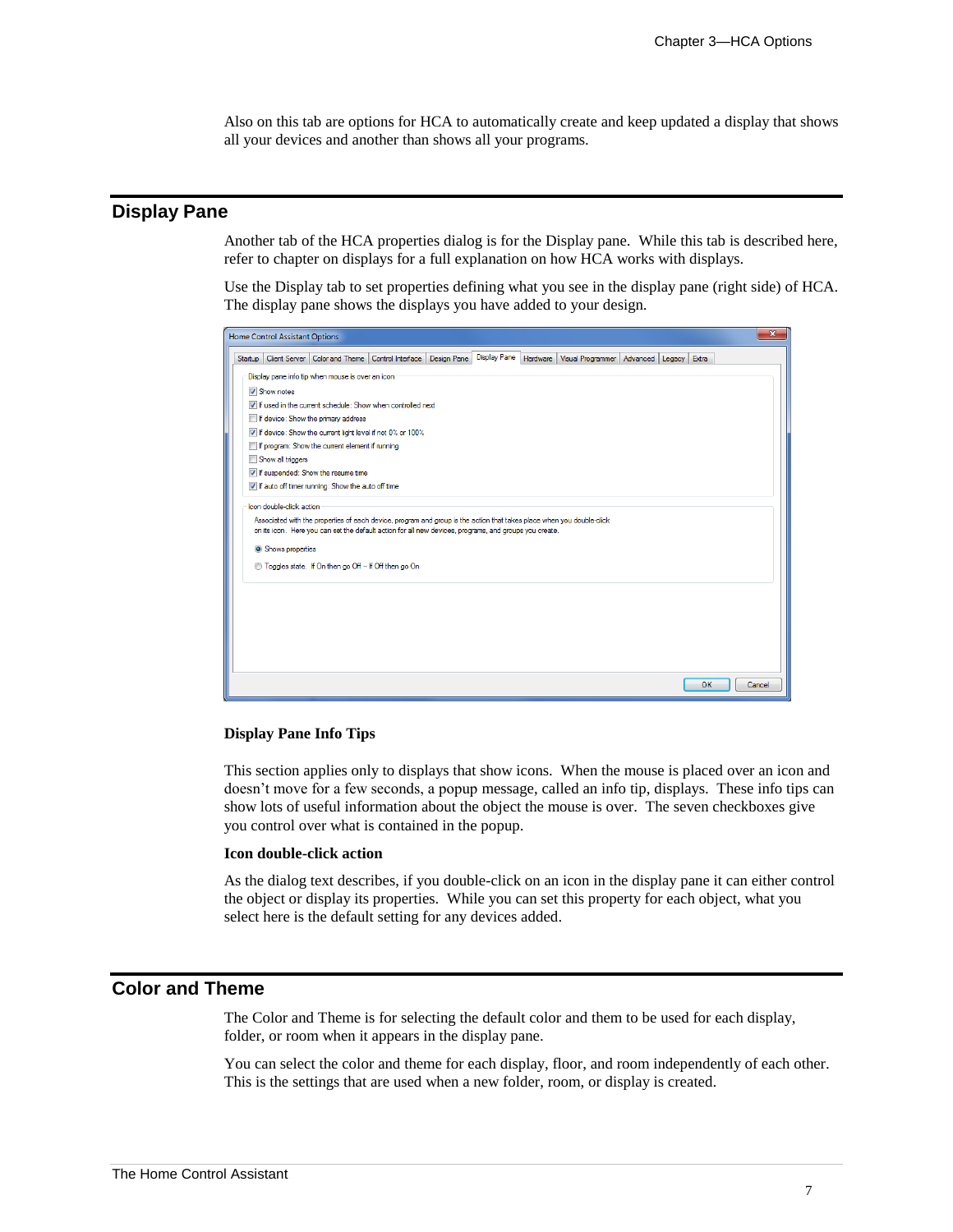

If you decide you want to change the colors and/or theme for all your displays, folders, and rooms, you can make the changes and then press the "Apply" buttons to make that change.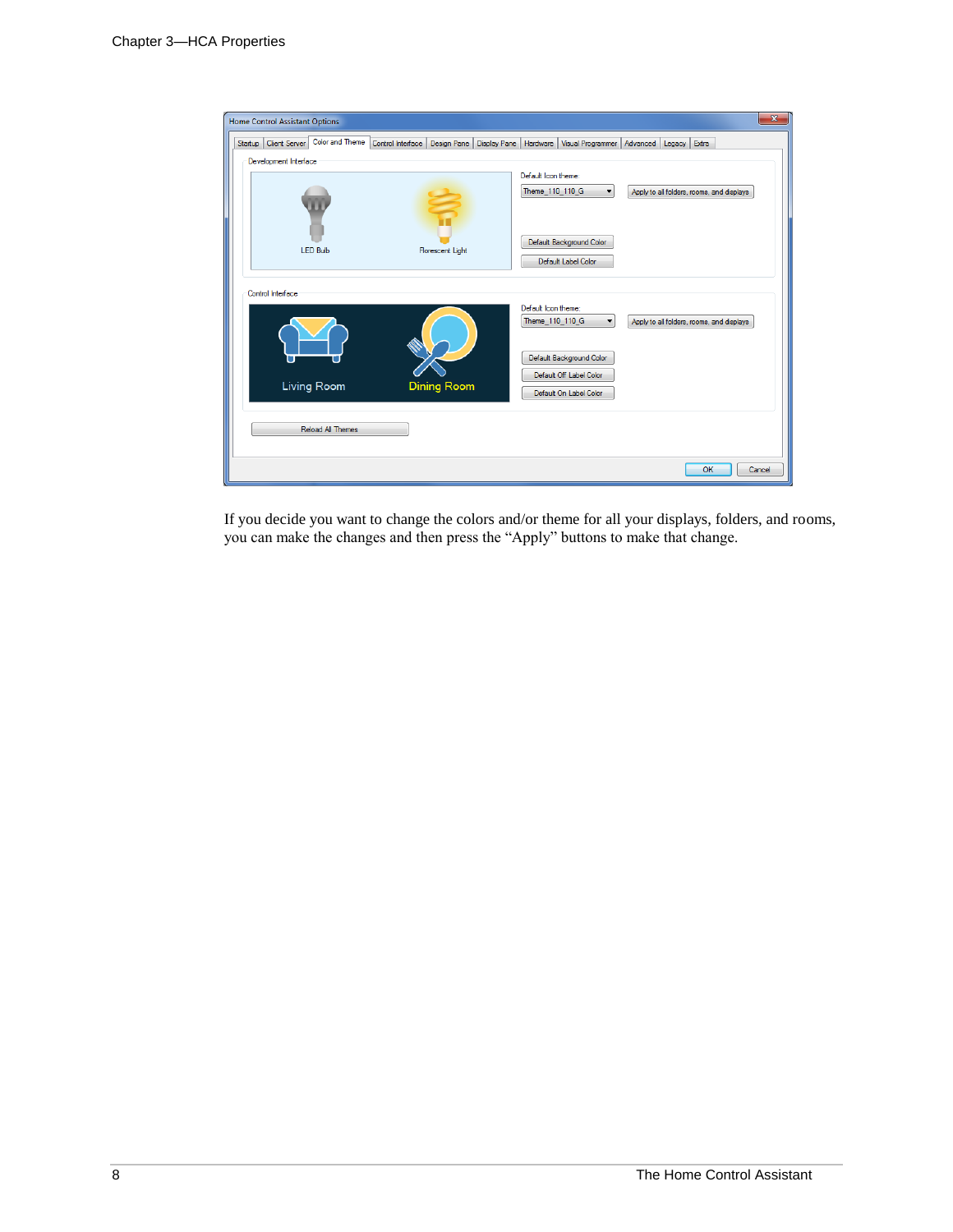## **Visual Programmer**

The Visual Programmer is the tool used in HCA to create programs. Programs are a sequence of actions that happen in response to some event. Visual Programs are composed of over 50 different types of actions. Most are general purpose and some are very specific to certain automation interfaces. Working with so many different actions can be daunting. This tab allows you to customize the list of elements that you want to work with and the order they appear in the Visual Programmer.



The left column shows those elements that aren't shown in the Visual Programmer, and the right column shows those elements that are and the order in which they appear.

To move an element between the two columns just select it and use the  $\rightarrow$  and  $\leftarrow$  buttons. To move all from one column to the other use the  $\gg$  and  $<<$  buttons.

To change the order in the right column, select the element and use the *Move U*p and *Move Dn* buttons.

**Hint:** If you are new to the Visual Programmer and are wondering what this is all about, think of the Visual Programmer as a Paint program. The elements you have here are the colors in your palette. This tab of HCA properties allows you to choose which colors are on your palette from all available choices.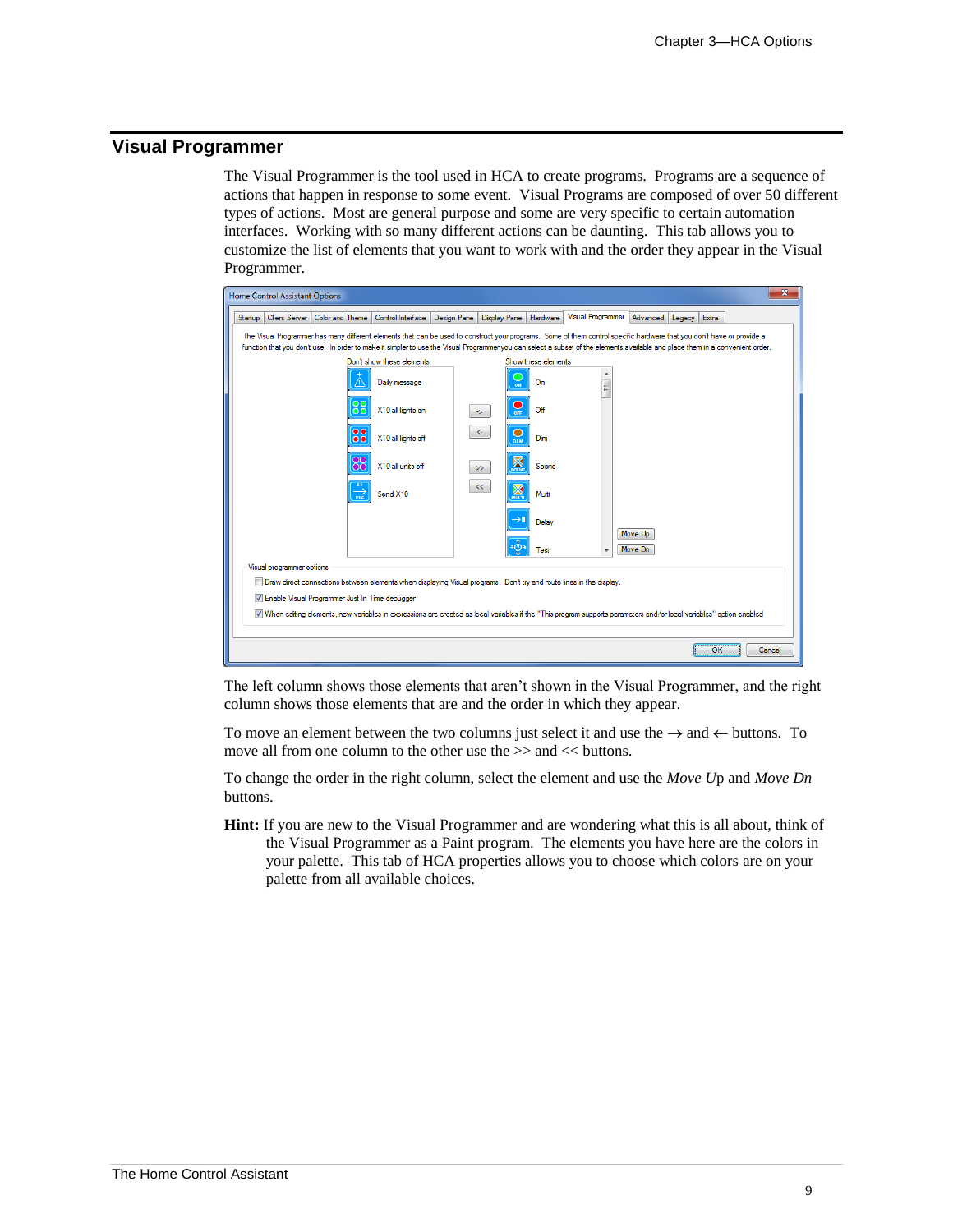# **Advanced**

This tab is for several options that control specific features in HCA.

| ж<br><b>Home Control Assistant Options</b>                                                                                                                           |  |  |  |  |  |  |  |  |
|----------------------------------------------------------------------------------------------------------------------------------------------------------------------|--|--|--|--|--|--|--|--|
| Advanced<br>Control Interface   Design Pane  <br><b>Client Server</b><br>Color and Theme<br>Display Pane<br>Hardware   Visual Programmer<br>Legacy Extra<br>Startup  |  |  |  |  |  |  |  |  |
| Options that can be adjusted to change the behavior of how HCA functions. In most applications, the default values work best.                                        |  |  |  |  |  |  |  |  |
| General                                                                                                                                                              |  |  |  |  |  |  |  |  |
| 3<br>Resend attempts: For devices marked "Confirm receipt of commands sent", send the command and check receipt a max of this many times                             |  |  |  |  |  |  |  |  |
| ÷<br>4<br>Multiple send count: For devices marked "Send multiple ON and OFF commands to increase reception chance", send the command this many times                 |  |  |  |  |  |  |  |  |
| 6<br>Status reply timeout: Number of seconds to wait for a device to respond after status being requested                                                            |  |  |  |  |  |  |  |  |
| Disable group X10 sends: Normally commands to a group send unit addresses then the command A1, A2, ON, When disabled each sent individually, A1, ON, A2, ON          |  |  |  |  |  |  |  |  |
| Insteon                                                                                                                                                              |  |  |  |  |  |  |  |  |
| $\frac{1}{x}$<br>5<br>Insteon remote memory access: Number of seconds to allow for reading or writing a complete link database record in a V2 / V3 Insteon device    |  |  |  |  |  |  |  |  |
| ÷<br>15<br>Insteon remote memory access: Number of seconds to allow for reading or writing a complete link database record in a V1 Insteon device                    |  |  |  |  |  |  |  |  |
| 250<br>Transmit hold time after standard Insteon message received: Number of milliseconds to hold transmissions. Helps prevent collisions with message repeats       |  |  |  |  |  |  |  |  |
| ÷<br>1000<br>Transmit hold time after extended Insteon message received: Number of milliseconds to hold transmissions. Helps prevent collisions with message repeats |  |  |  |  |  |  |  |  |
| 1000<br>Insteon duplicate message elimination time: Number of milliseconds during which duplicate Insteon messages are ignored for triggers and logging              |  |  |  |  |  |  |  |  |
| No V1 Devices: Enabling this option tells HCA that there are no Insteon devices in your network whose linking table is read byte-by-byte (Usually only V1 devices)   |  |  |  |  |  |  |  |  |
| UPB                                                                                                                                                                  |  |  |  |  |  |  |  |  |
| ÷<br>$\overline{2}$<br>UPB Link packet transmit count                                                                                                                |  |  |  |  |  |  |  |  |
|                                                                                                                                                                      |  |  |  |  |  |  |  |  |
| OK<br>Cancel                                                                                                                                                         |  |  |  |  |  |  |  |  |
|                                                                                                                                                                      |  |  |  |  |  |  |  |  |

Hopefully the text in the dialog should be explanatory as to what these options do.

# **Legacy**

As time has passed, various automation gear supported by HCA has become less common. In order to reduce the amount of clutter in the User Interface these devices and the supporting user interfaces for their features has been hidden. Enabling options on this tab brings these options back into HCA.

| <b>Home Control Assistant Options</b>                                                                                                               | $\mathbf{x}$ |  |  |  |  |  |  |  |
|-----------------------------------------------------------------------------------------------------------------------------------------------------|--------------|--|--|--|--|--|--|--|
| Client Server   Color and Theme<br>Control Interface<br>Design Pane   Display Pane   Hardware<br>Visual Programmer<br>Leqacy<br>Advanced<br>Startup | <b>Extra</b> |  |  |  |  |  |  |  |
| On this tab are options to enable support for older hardware products that are not in common use.                                                   |              |  |  |  |  |  |  |  |
| Enable support for the Elk Magic Module                                                                                                             |              |  |  |  |  |  |  |  |
| Enable support for older Marrick Ltd powerline interfaces                                                                                           |              |  |  |  |  |  |  |  |
| Enable support for older SmartHome interfaces<br>Enable support for X10 programmable switches                                                       |              |  |  |  |  |  |  |  |
| Enable support for Lightolier Firewall products                                                                                                     |              |  |  |  |  |  |  |  |
| Enable support for downloading to powerline interfaces                                                                                              |              |  |  |  |  |  |  |  |
| Enable support for the Insteon Hub model 2242-222                                                                                                   |              |  |  |  |  |  |  |  |
| Enable support for pre-V15 weather providers<br>Enable support for the CM15 X10 Interface                                                           |              |  |  |  |  |  |  |  |
| Note                                                                                                                                                |              |  |  |  |  |  |  |  |
| Documentation for these features is not included in the User Guide. On the support web site are Appendixes for these Legacy Features.               |              |  |  |  |  |  |  |  |
|                                                                                                                                                     |              |  |  |  |  |  |  |  |
|                                                                                                                                                     |              |  |  |  |  |  |  |  |
|                                                                                                                                                     | OK<br>Cancel |  |  |  |  |  |  |  |